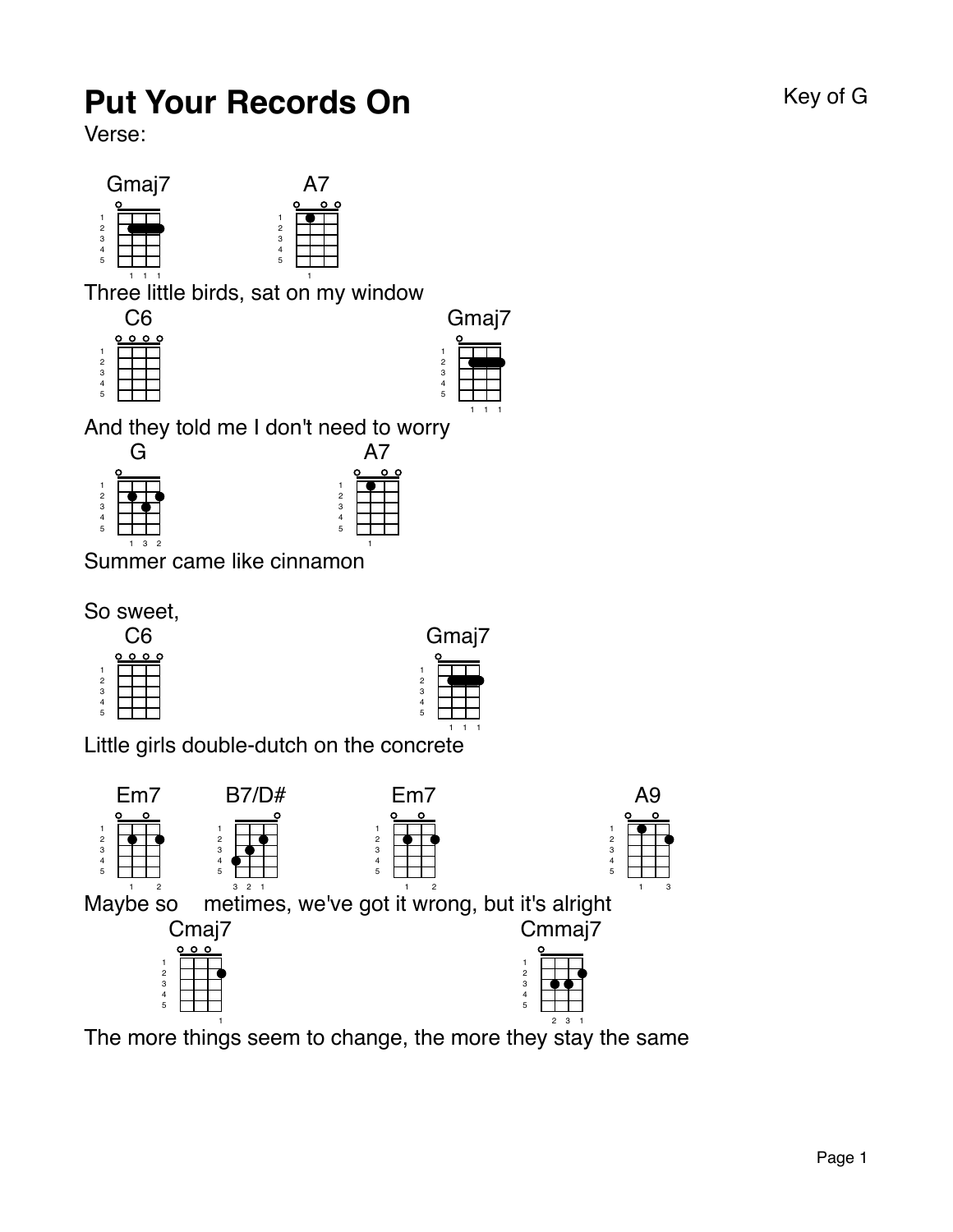## Oh, don't you hesitate





Blue as the sky, sunburnt and lonely,  $C/D$ 

| ノル     |  |  |  |  |
|--------|--|--|--|--|
| ο<br>۰ |  |  |  |  |
|        |  |  |  |  |
|        |  |  |  |  |
|        |  |  |  |  |
| 12345  |  |  |  |  |
|        |  |  |  |  |
|        |  |  |  |  |

Sipping tea in a bar by the roads ide,

G

G

3 2

3 2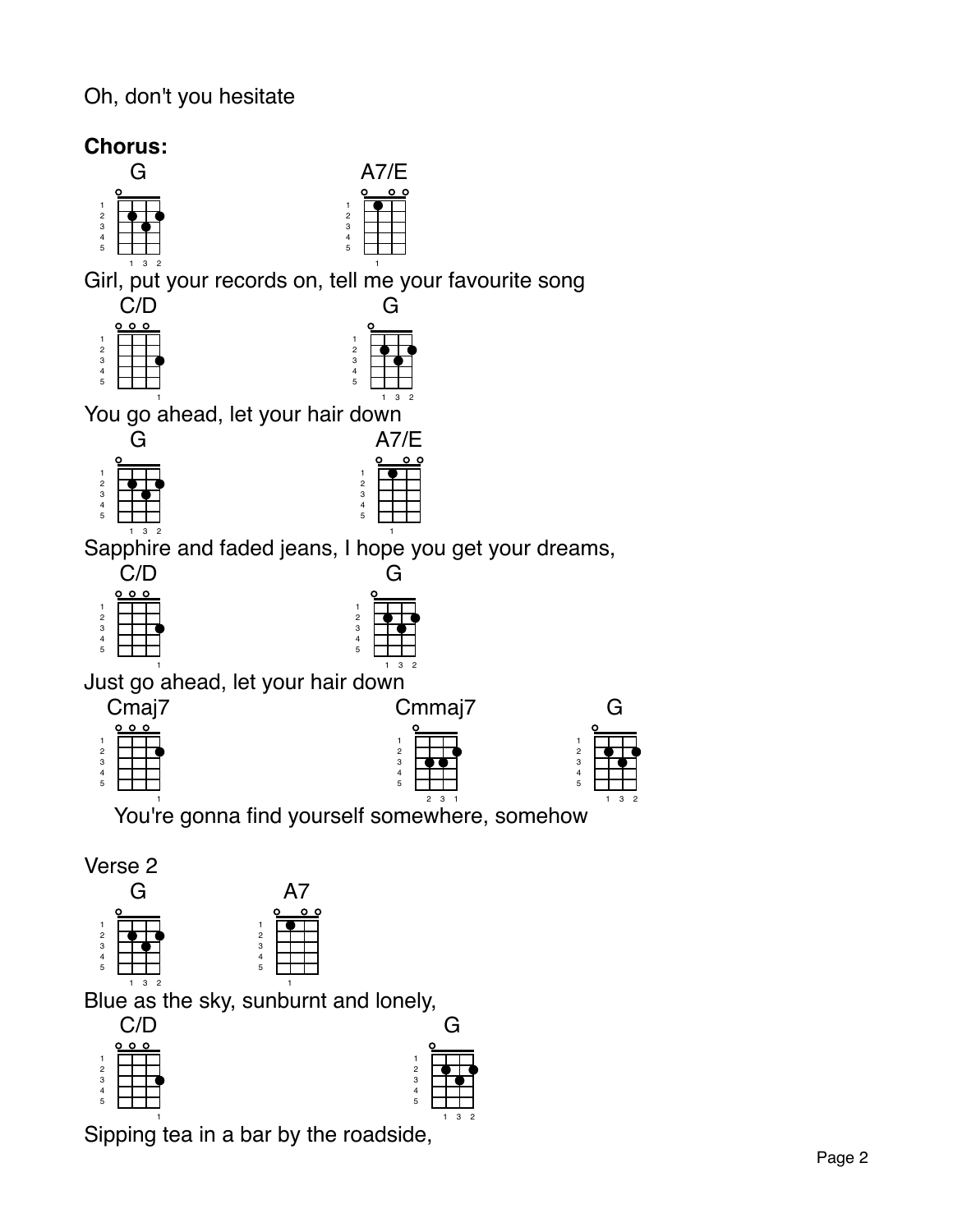

(just relax, just r elax)



Don't you let those other b oys fool you,

![](_page_2_Figure_4.jpeg)

![](_page_2_Figure_5.jpeg)

Got to love that afro hair do

![](_page_2_Figure_7.jpeg)

![](_page_2_Figure_8.jpeg)

![](_page_2_Figure_9.jpeg)

![](_page_2_Figure_10.jpeg)

Maybe so metimes, we feel afraid, but it's alright

![](_page_2_Figure_12.jpeg)

![](_page_2_Figure_13.jpeg)

The m ore you stay the same, the more they seem to change

Don't you think it's strange?

![](_page_2_Figure_16.jpeg)

You go ahead, let your hai r down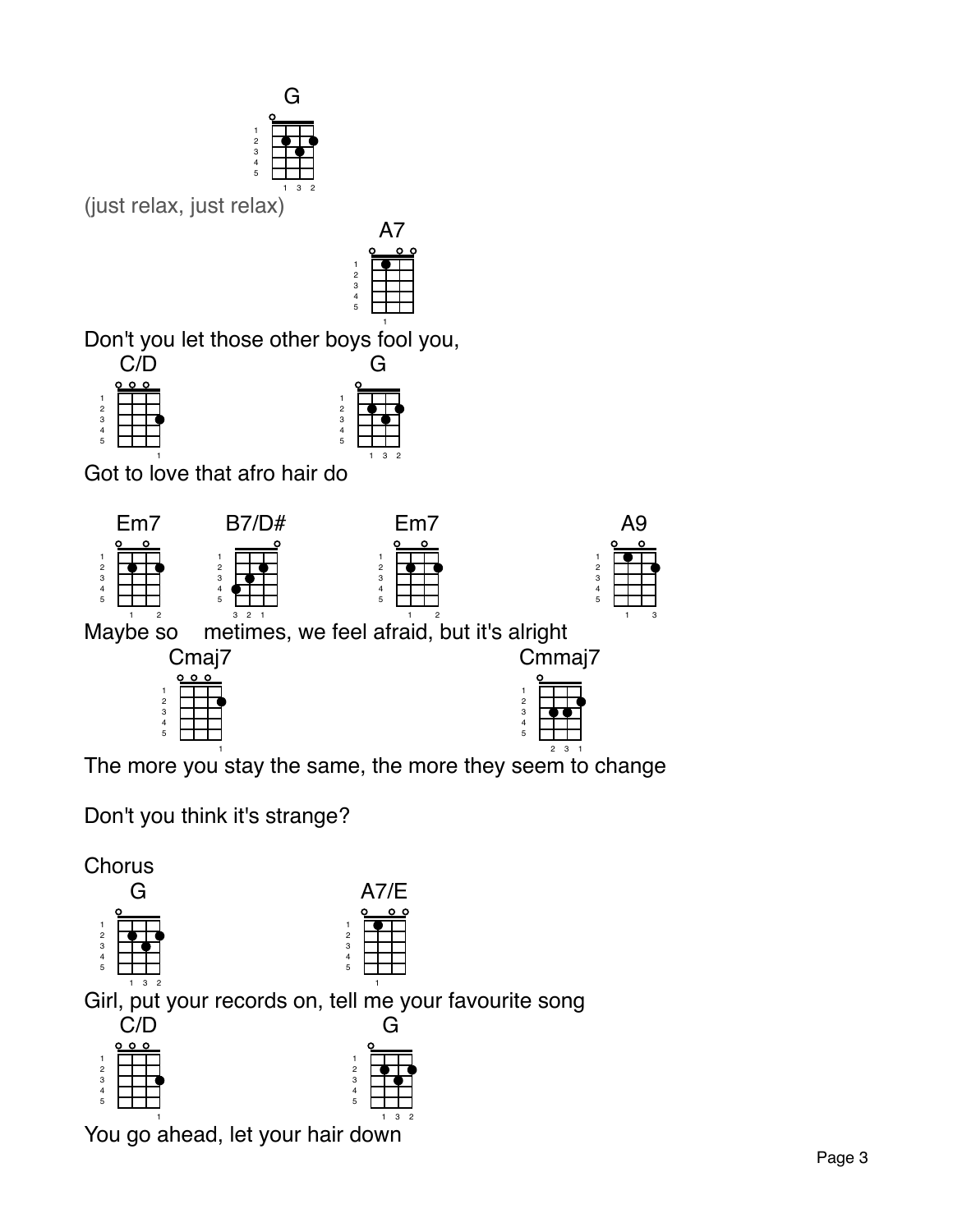![](_page_3_Figure_0.jpeg)

 You're gonna find yourself s omewhere, someh ow 3 1

 

## **Bridge:**

![](_page_3_Figure_3.jpeg)

'Twas more than I could take, pity for pity's sake,

Em7

![](_page_3_Figure_6.jpeg)

 2 Some nights kept me awake, I thought that I was stronger

![](_page_3_Figure_8.jpeg)

| Jma∣<br>7           |  |  |  |  |
|---------------------|--|--|--|--|
|                     |  |  |  |  |
|                     |  |  |  |  |
| $\frac{1}{2}$ 3 4 5 |  |  |  |  |
|                     |  |  |  |  |
|                     |  |  |  |  |
|                     |  |  |  |  |
|                     |  |  |  |  |

3 2

 

When you gonna realise, that you don't even have to try any longer?

| 12345 |  |  |  |  |
|-------|--|--|--|--|
|       |  |  |  |  |
|       |  |  |  |  |
|       |  |  |  |  |
|       |  |  |  |  |

Do what you want to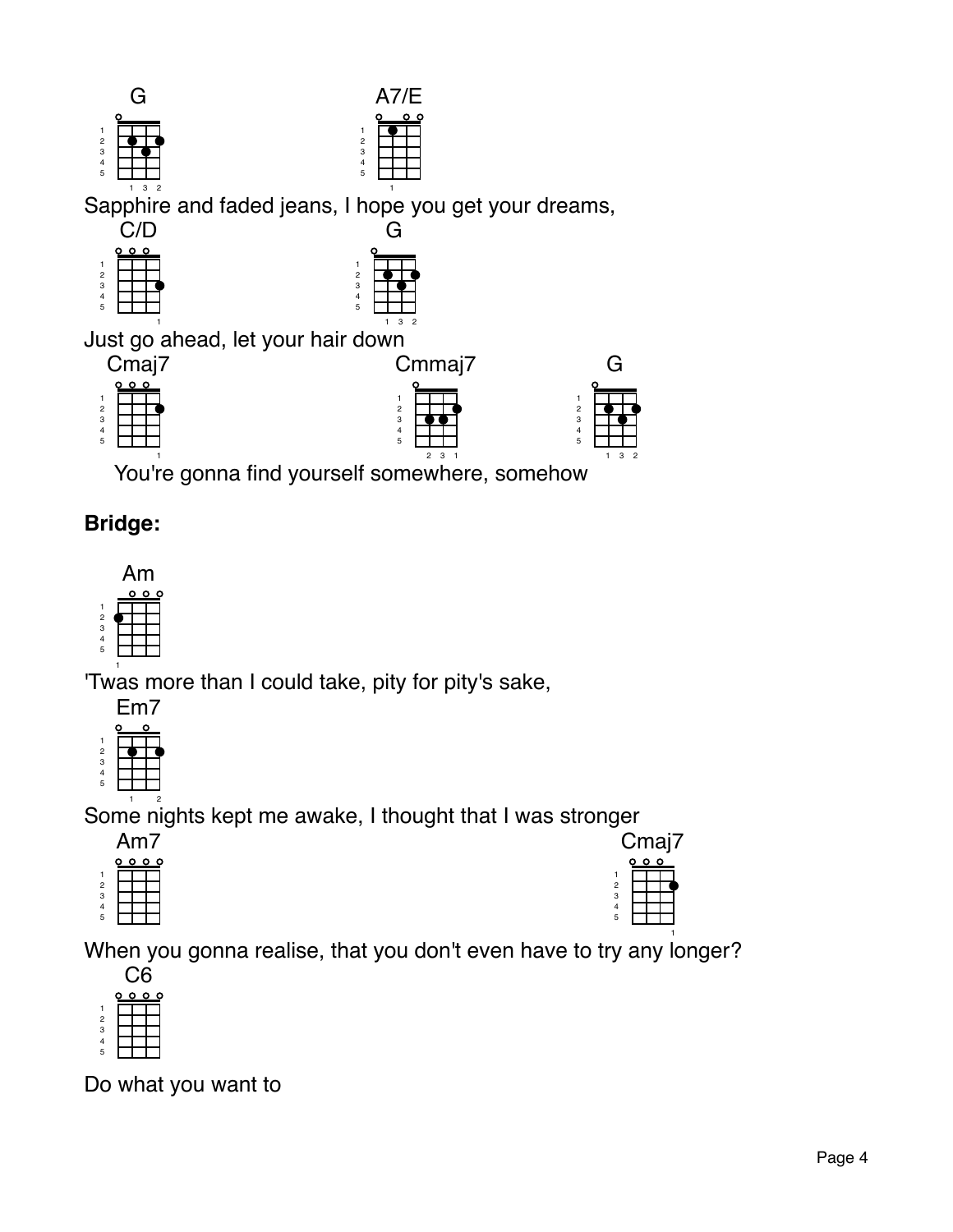![](_page_4_Figure_0.jpeg)

Girl, put your records on, tell me your favourite song 

![](_page_4_Figure_2.jpeg)

![](_page_4_Figure_3.jpeg)

A7/E

You go ahead, let your hair down (oh, let your hair down!)

![](_page_4_Figure_5.jpeg)

A7/E

Sapphire and faded jeans, I hope you get your dreams (hope you get your dreams)

![](_page_4_Figure_8.jpeg)

![](_page_4_Figure_9.jpeg)

Just go ahead, let your hair down<sup>32</sup> (sister, let your hair down!)

![](_page_4_Figure_11.jpeg)

 

![](_page_4_Figure_12.jpeg)

3 2

A7/E

Girl, put your records on, tell me your favourite song G

![](_page_4_Figure_14.jpeg)

 3 2 Sapphire and faded jeans, I hope you get your dreams,